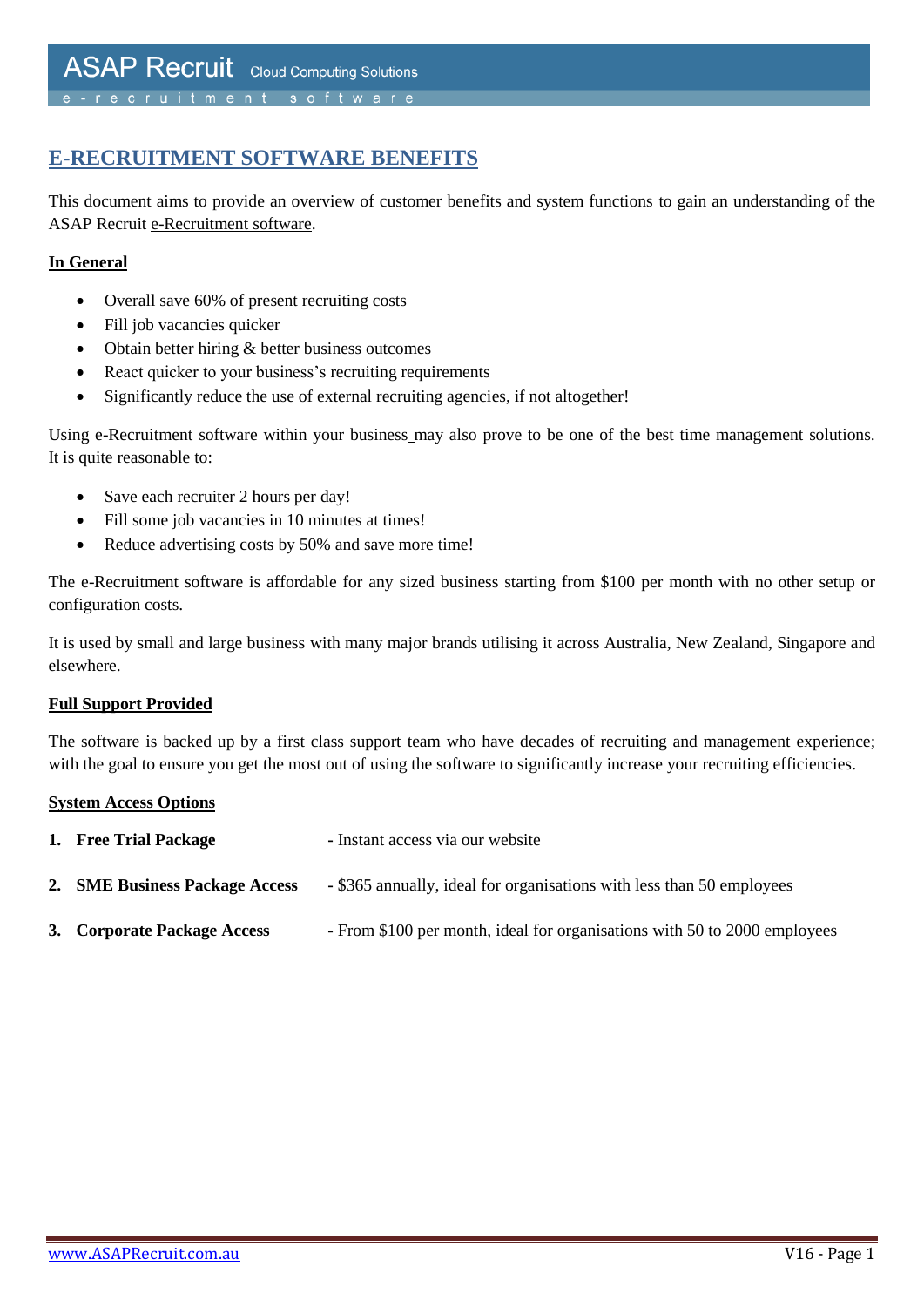## **SOLUTION BENEFITS DESCRIBED**

- Recruiters will generally save around 2 hours per day:
	- o Post jobs to **7000 job boards globally**, with a single mouse click!
	- o All recruiting administration done automatically, saving your time
	- o Applicant cards created automatically with resumes and extra documents stored
	- o Applicant mass **Template Email**, and **Template Letter** functions included
	- o I**ntegrated SMS service** provides quick communication to one or many applicants
	- o Dynamic **Applicant Assessment Reporting** function for hiring managers
	- o Instantly post job vacancies onto your website
	- o **Powerful resume search** function enables filling job vacancies in minutes, with the best applicant! Search through1000's of resumes for specific skills in seconds!
	- o **Job Keyword Rating** function recommends the best applicants for you automatically
	- o Create customised **'Job Questionnaires'** for applicants to complete at registration
	- o Built in **Personality Testing**
	- o **Asynchronous Video Interviewing**, interview without being present!
	- o *'New'* **- Applicants Geolocation,** view and search for applicants distance from the job location

#### **Fill job vacancies faster, with better candidates, ahead of the competition!**

 As a talented person becomes available in the market place, they often apply for several job vacancies simultaneously. The ASAP Recruit system will manage the recruiting process far more efficiently, enabling you to find and employ the best applicants quickly, ahead of the competition.

#### **Build a talent pool database of candidates, seamlessly!**

 Overtime your system will be populated with hundreds if not thousands of applicants, many of which could be suitable to be employed in future positions. Whilst, each job vacancy is being filled, the ASAP Recruit system seamlessly develops and builds a recruiting pool of talent database for your ongoing use.

#### **Centralise all your recruiting intelligence, whilst building a valuable asset for your business ongoing!**

- All Recruiting Staff and Hiring Managers can view all the recruiting data from a **central source.**
- Access the system from within **one office** or across **many offices**, locally, nationally or globally, 24/7.

#### **Easy online registration for applicants**

- A unique website link address is provided for your website, enabling you to advertise your vacancies on your website easily and quickly. An optional 2nd website URL is supplied for Graduate vacancies.
- A 3rd optional website URL is available for confidential internal staff job advertising, such as on an Intranet.
- Applicant details from **SEEK** and other job boards can be **imported automatically** into your system.
- Applications are **automatically processed** into the system, against each job; with cards automatically created.
- *'New'* **Free Personality Testing** fully integrated enabling applicants to be tested at registration or by invite.

#### **ASAP Mobile App. for an iPhone or an Android Phone**

Access your system data efficiently on your mobile phone from anywhere via the integrated Mobile App. Review applicants against each job; view a resume, a photo, or phone, email or SMS an applicant quickly.

#### **Asynchronous Video Interviewing**

Interviewing without being there! The customisable video function enables easier applicant preliminary interviewing.

#### **Customisable Applicant Job Questionnaire**

Add a unique questionnaire to any job for applicants to complete when registering

#### **Management Workflow System**

This is a fully integrated process for job workflow management and reporting of the recruiting process, for each job.

**'New' Job Keyword Rating** function will automatically highlight the best applicants registering for each job.

*'New'* **Global Job Posting Service** enables jobs to be advertised to multiple job boards with a single mouse click.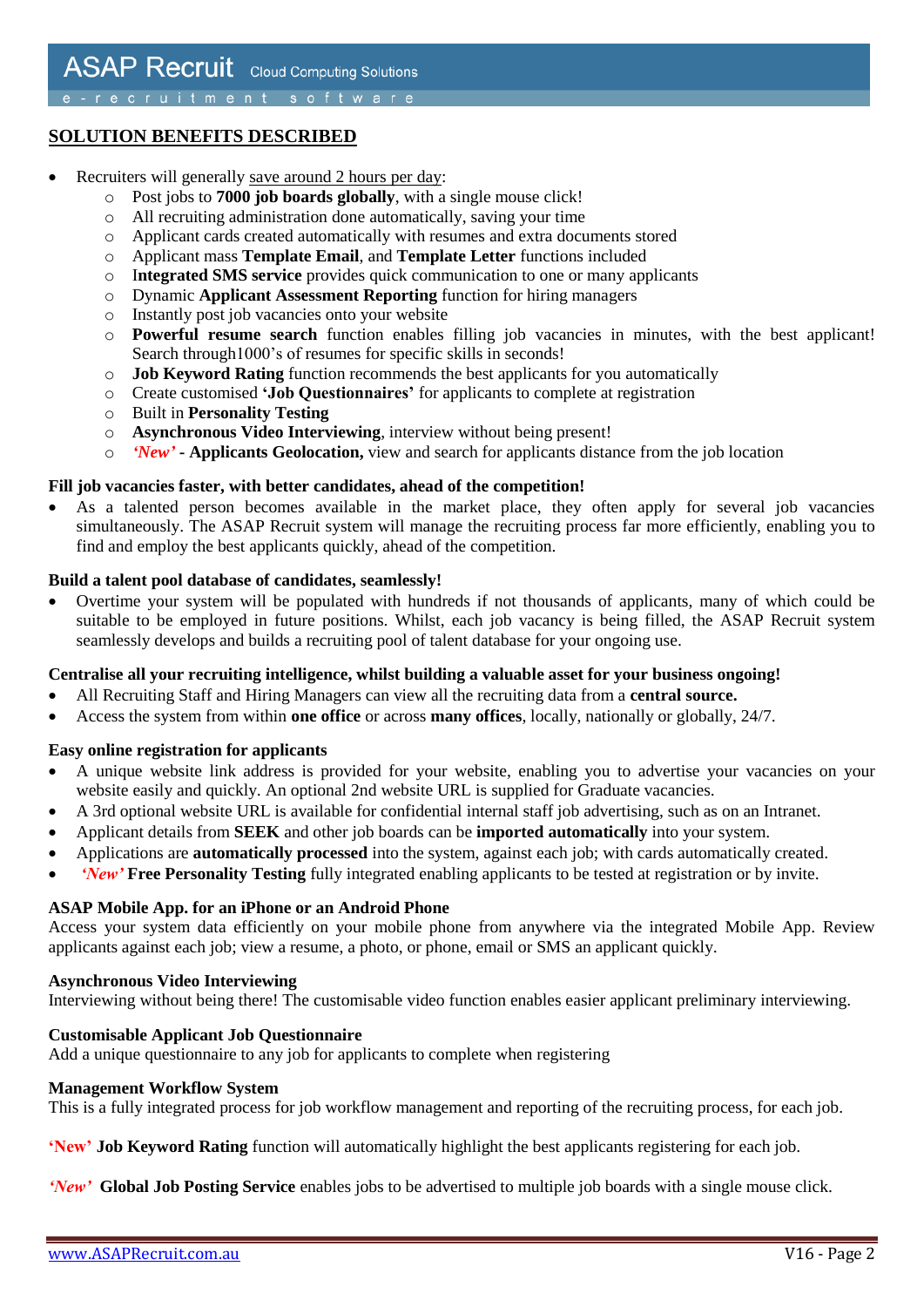#### **Reporting Functions**

- Dynamic Applicant Assessments Reports, combining all applicant data into a single PDF.
- Detailed Workflow management process for job reporting, and/or to control the recruiting process.
- Personality Test Reports exported to PDF.
- A detailed range of Psychometric tests and reports are available to access.
- Application & Job Statistical information dynamically available.
- A variety of other data is exportable in excel and PDF formats.

#### **Extensive training aids provided with, Page Help, Hints, Balloon Help, System Overview, FAQ's & Alerts**

- An intuitive system provided with an extensive degree of help functions, accessible for each screen
- A complete reference library of Interview & Reference Check questions are built into the system.
- Additionally, the ASAP Recruit support team are always available, to assist with anything about the system.
- *'New'* on screen and email alerts highlight new imported data, such as new applicants, SMS, & Psychometrics.

#### **A Fully customisable recruiting system**

- Company branding is easily set up on all screens for both recruiting staff and applicants to view, add in your logo, and change screen colours to match your present website and corporate style.
- The system's library of Interview questions and Reference Check questions are fully customisable. This offers several benefits, particularly helping to **standardise** these questions companywide for all staff to reference.
- Pre-Registration Applicant Filtering questions can be customised.
- Email templates, letter templates and SMS templates can be customised.
- Customised Job Questionnaires can be setup for applicants to complete at registration.
- User access permissions can be configured, such as to view all jobs or only allow a user to view their jobs.

#### **Reduce IT costs by using the ASAP Recruit Cloud Computing solution**

- No IT support is required to get up and running, a computer with access to the Internet is all that is required.
- All system maintenance, ongoing improvements, software and hardware requirements are taken care of.
- You can be up and running in a matter of minutes.
- You can have jobs advertised on your website instantly.
- You can receive applications and be filling your roles almost immediately.

#### **Data Backup**

- ASAP Recruit has created the most innovative and easy to access **data backup solution**, seen in the "Cloud".
- By accessing the ASAP Recruit backup service, you can download a backup of your data **every day, any day**.
- Resumes, Educational documentation, Interview Notes, Reference Checks, Job Questionnaires, and additional evaluation information are compiled into a single backup document per applicant in an easy PDF usable format.

The system can be viewed with recent versions of **Internet Explorer, Google Chrome, Opera, Mozilla Firefox**, using **Microsoft XP** or better, **Apple Safari**, or an **iPad or Galaxy Tab;** also via our App. for **iPhone** & **Android** mobiles.

#### **No software licenses required, no ongoing software upgrades to worry about, it's all maintained for you!**

The system is easily configured for, **one person in one office**, or **many people across many offices**!

**"Our software and service focus is all about making our customers more successful"** ASAP Recruit's most common customer comment is: *"It pays for itself many times over!"*

*Our Clients are in, "Accounting, Banking, Construction, Engineering, Hospitality, IT, Legal, Local Government, Manufacturing, Medical, Mining, Retail"*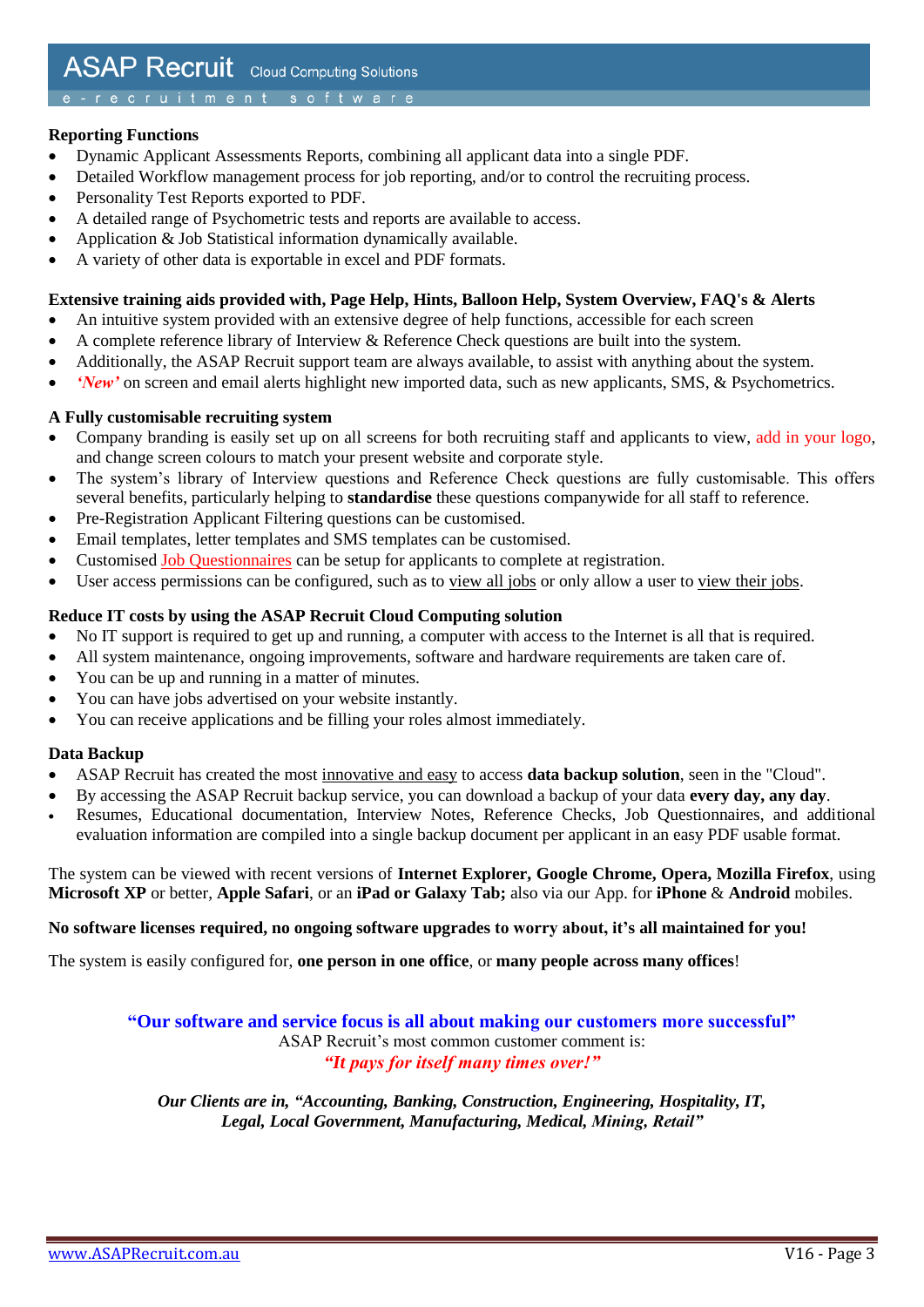## *New Service -* **Global Job Posting Service – 'Broadbean'**

ASAP Recruit has partnered with **Broadbean** global job posting service to provide an integrated job advertising service for our customers. From within the system you will be able to quickly post job advertisements to hundreds of job boards and industry websites simultaneously, in just a few mouse clicks!

**All applications** from these entire job posting sites are automatically imported back into your ASAP Recruit e-Recruitment system and assigned against each of their respective jobs, seamlessly!

Broadbean is the world leader in job posting, distributing job advertisements to some 7000 different job boards globally, and processing around 3 million job advertisements per month across 183 countries. Broadbean is headquartered in London and has offices in the U.S., France, Germany, the Netherlands and Australia.

Some sourcing channels are:



- Improve hiring outcomes with better candidates
- Manage all online activity from a single interface
- Make informed decisions about your online recruitment spend and resourcing
- Gain quicker access to quality candidates
- Improve the candidate experience
- Resource internationally
- Posting to Social Media Channels:
	- o Post jobs to Facebook, Twitter, LinkedIn and others
- Post jobs to your preferred channels and track the source
- Job form fields consolidated for minimal user input
- Visibility into current posting status
- Real Time Reporting:
	- o Account activity report
	- o Job board performance
	- o Live jobs reporting
	- o Weekly Responses –shows peak application times
	- o Response tracking